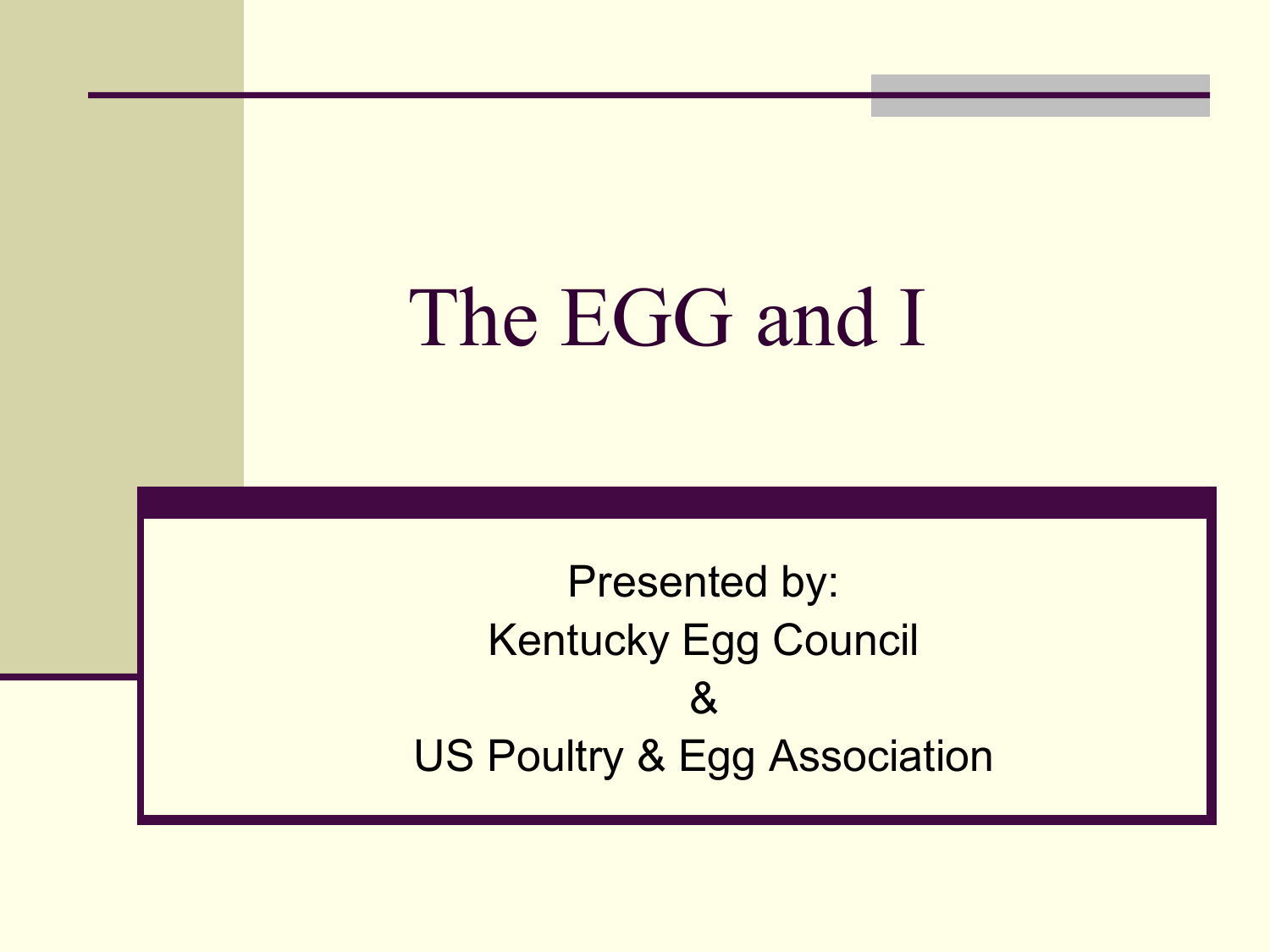#### Time to Leave the Nest



**The average hen lays 257 eggs a year** It requires 24 to 26 hours to make and lay one egg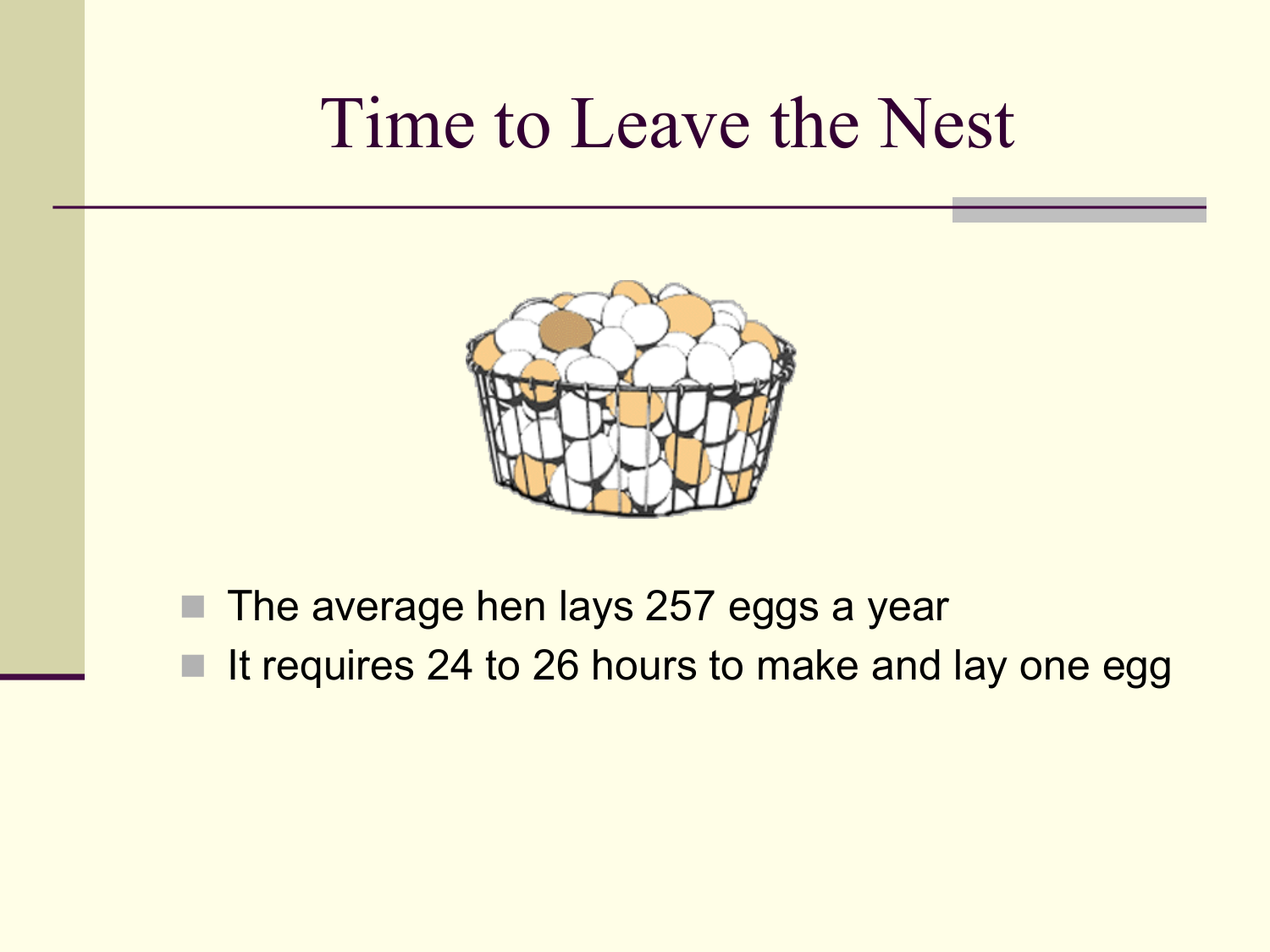## Look at items around you, what shape is an egg?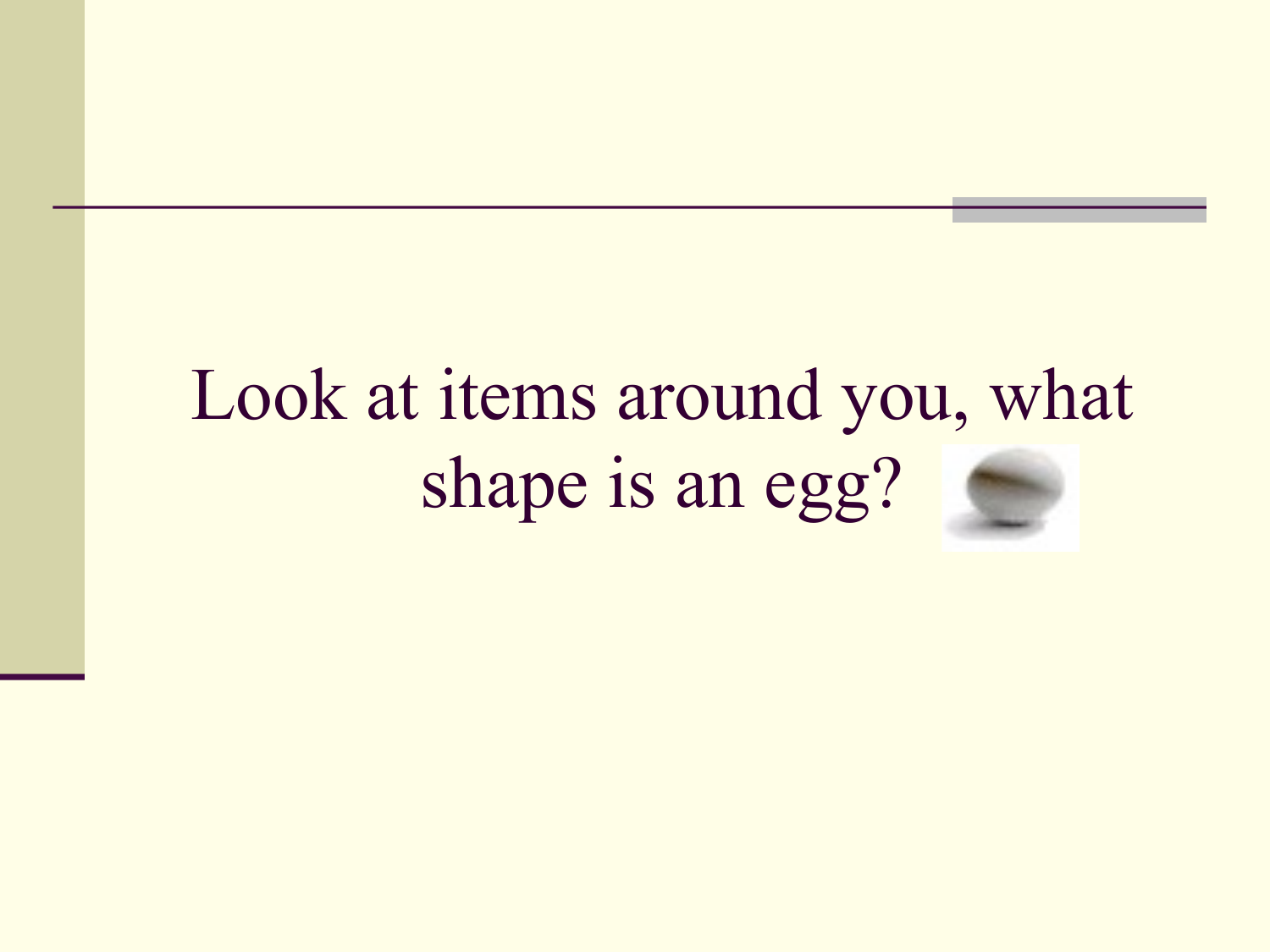

If you said an oval, you are RIGHT!

But, what is on the inside of the egg - Baby chicken? Yolk?

Do you know?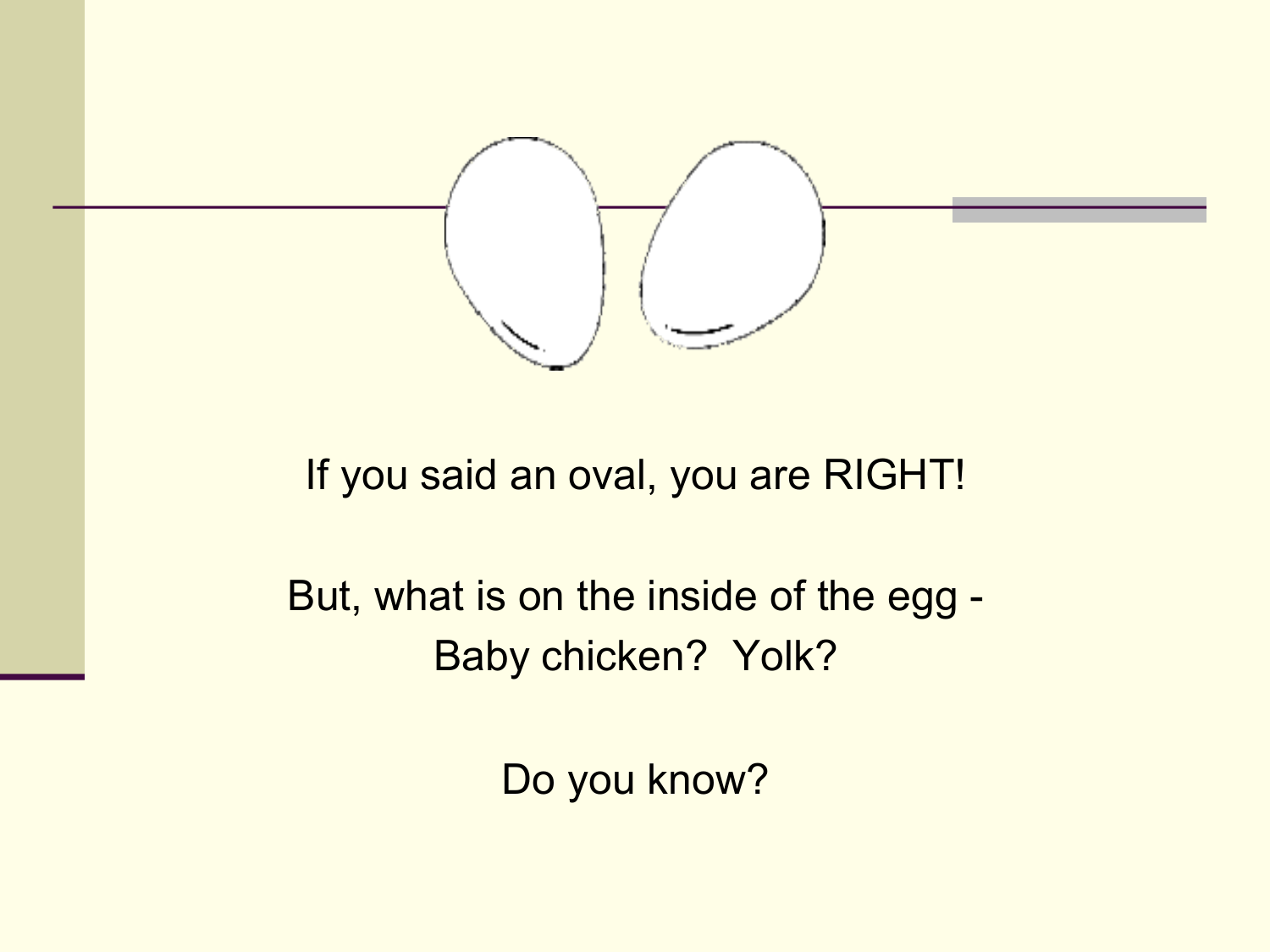### Shell Color



- Can either be white or brown.
- The breed of the hen determines the outside shell color.
- Has no effect on quality, cooking properties or nutritive value.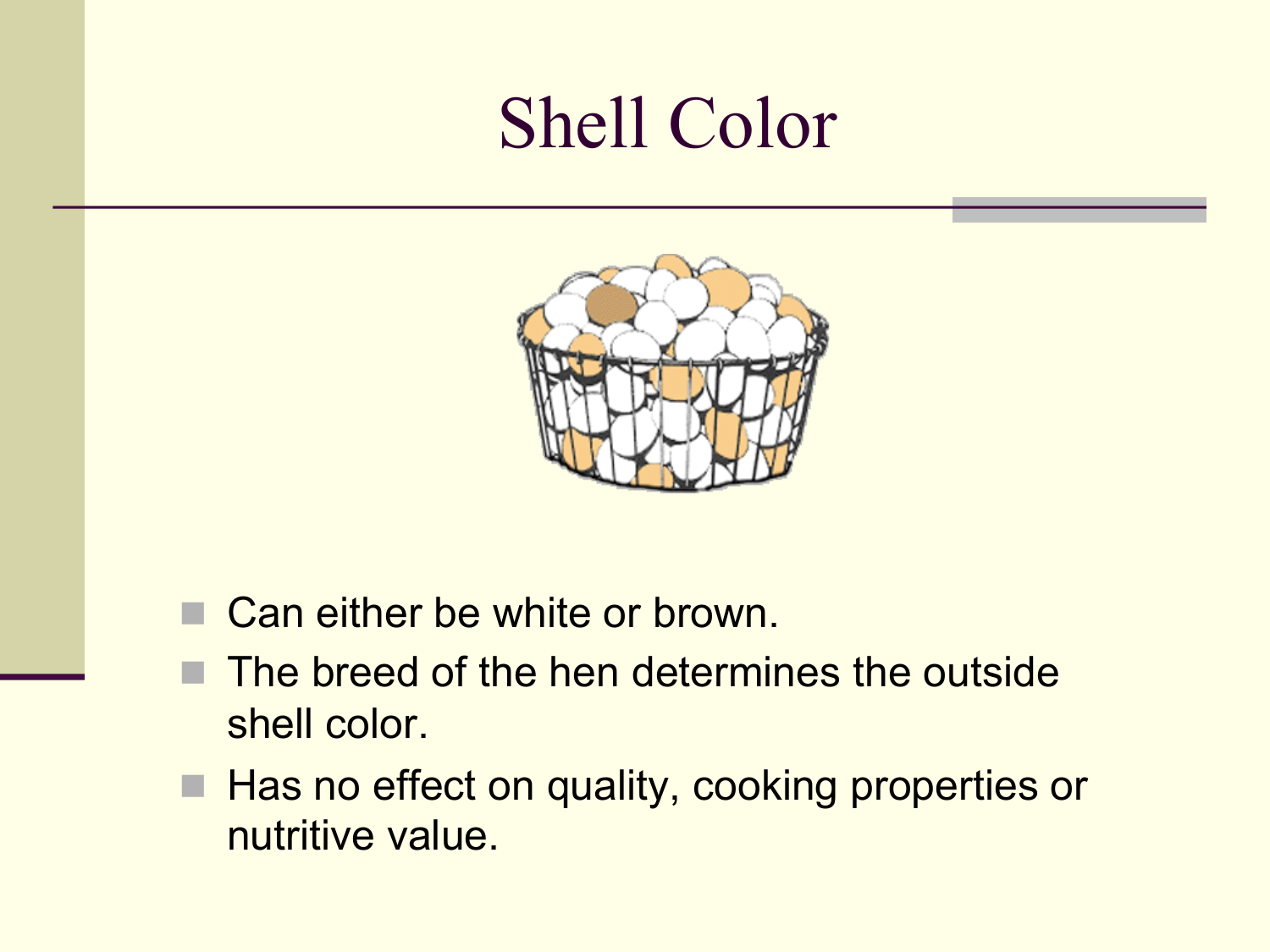## Composition of the Egg

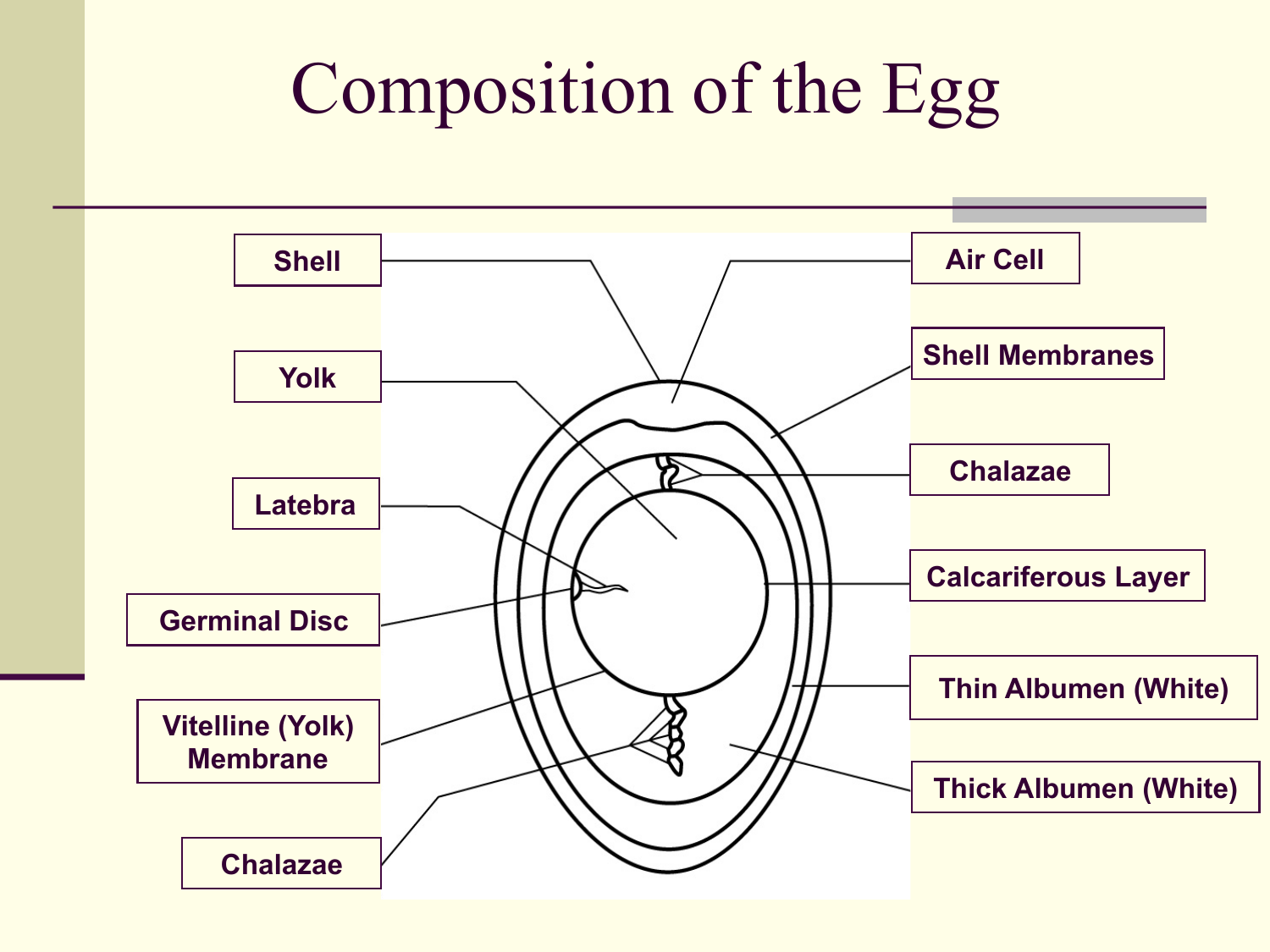# Egg Quality

Grade AA



Grade A



Grade B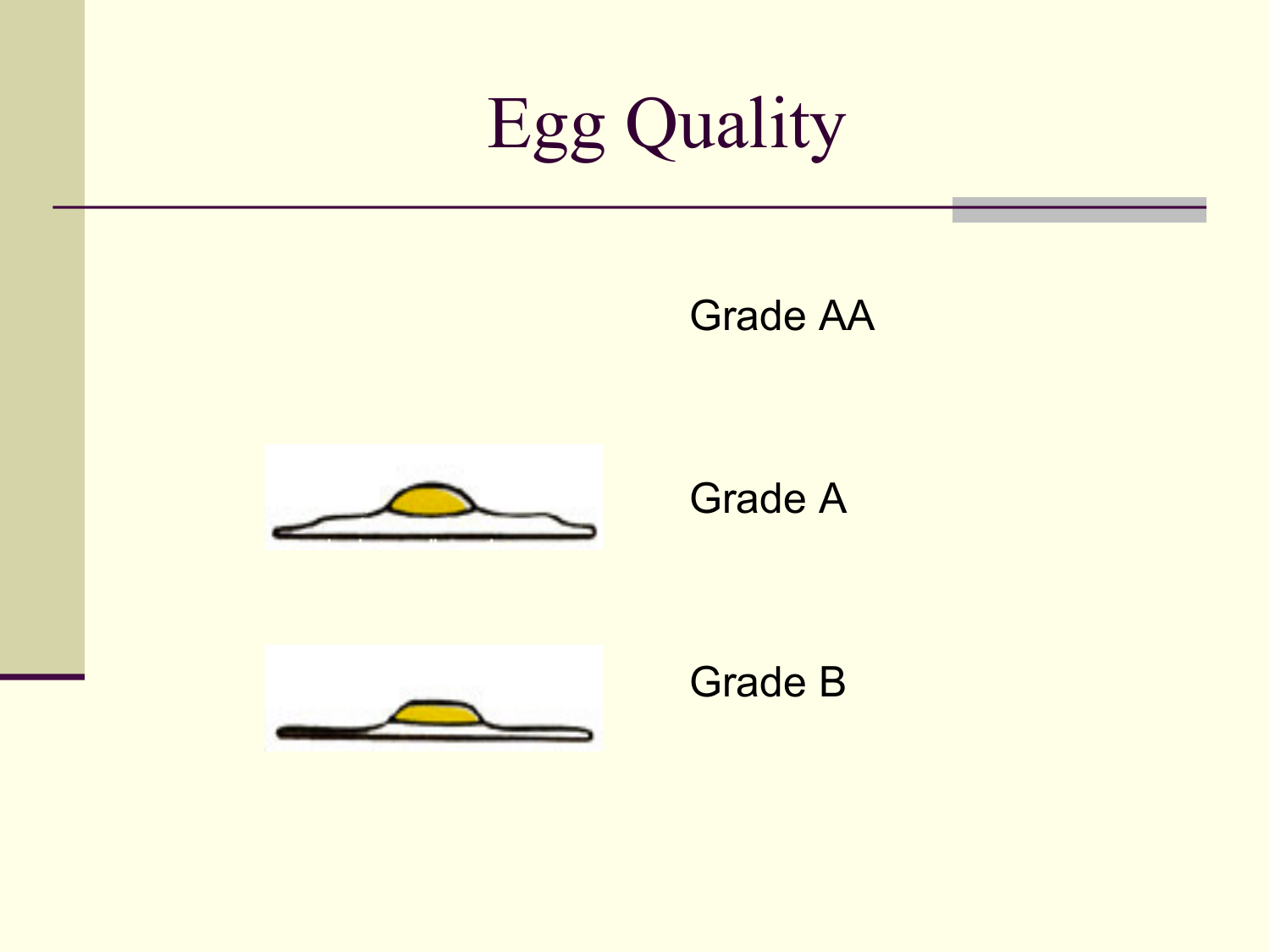

#### GRADE AA

■ Egg will stand up tall. The yolk is firm and the area covered by the white is small. There is a large proportion of thick white to thin white.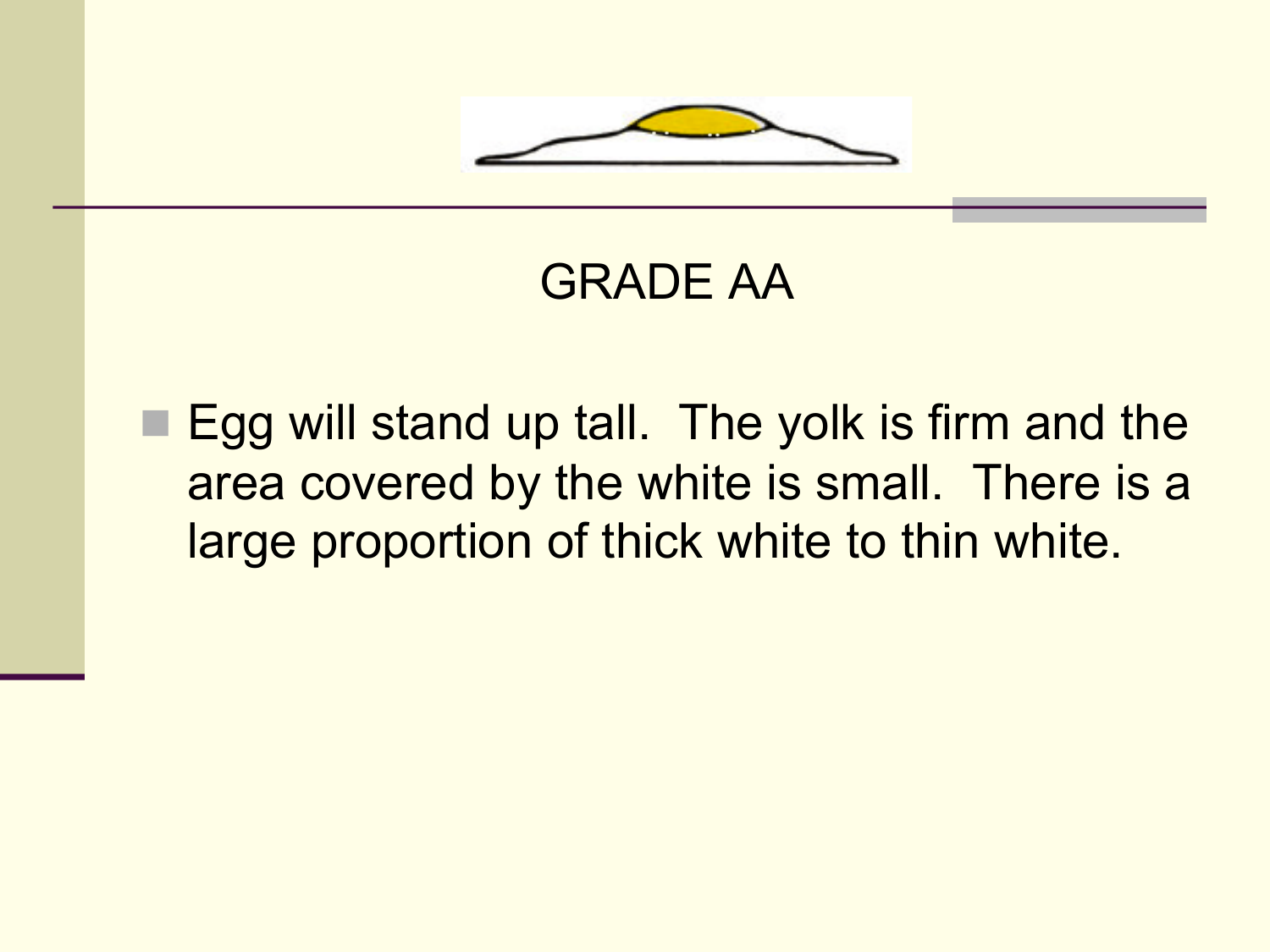

#### GRADE A

■ Egg covers a relatively small area. The yolk is round and upstanding. The thick white is large in proportion to the thin white and stands fairly well around the egg.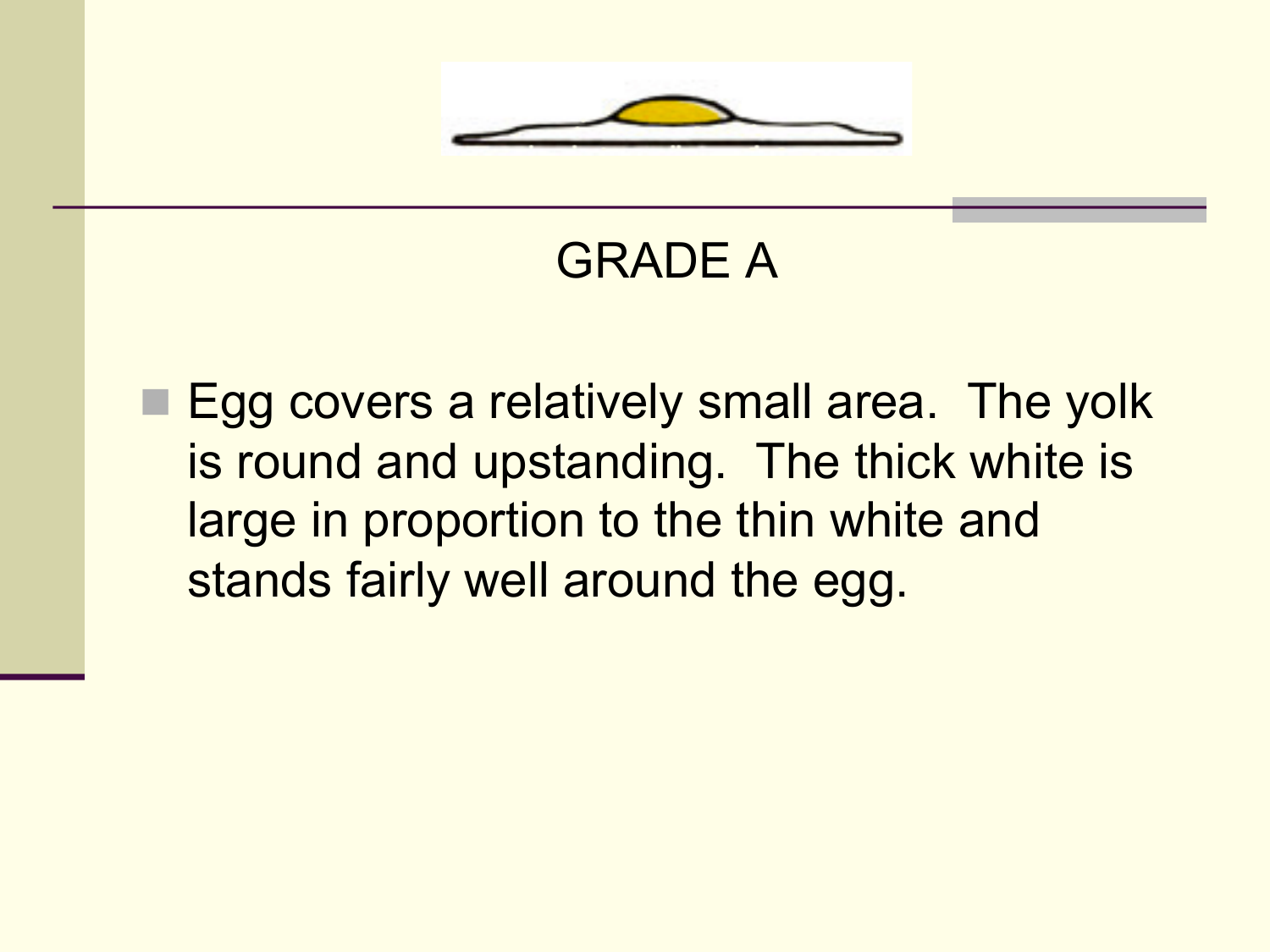

#### GRADE B

■ Eggs spreads out more. The yolk is flattened and there is about as much (or more) thin white as thick white.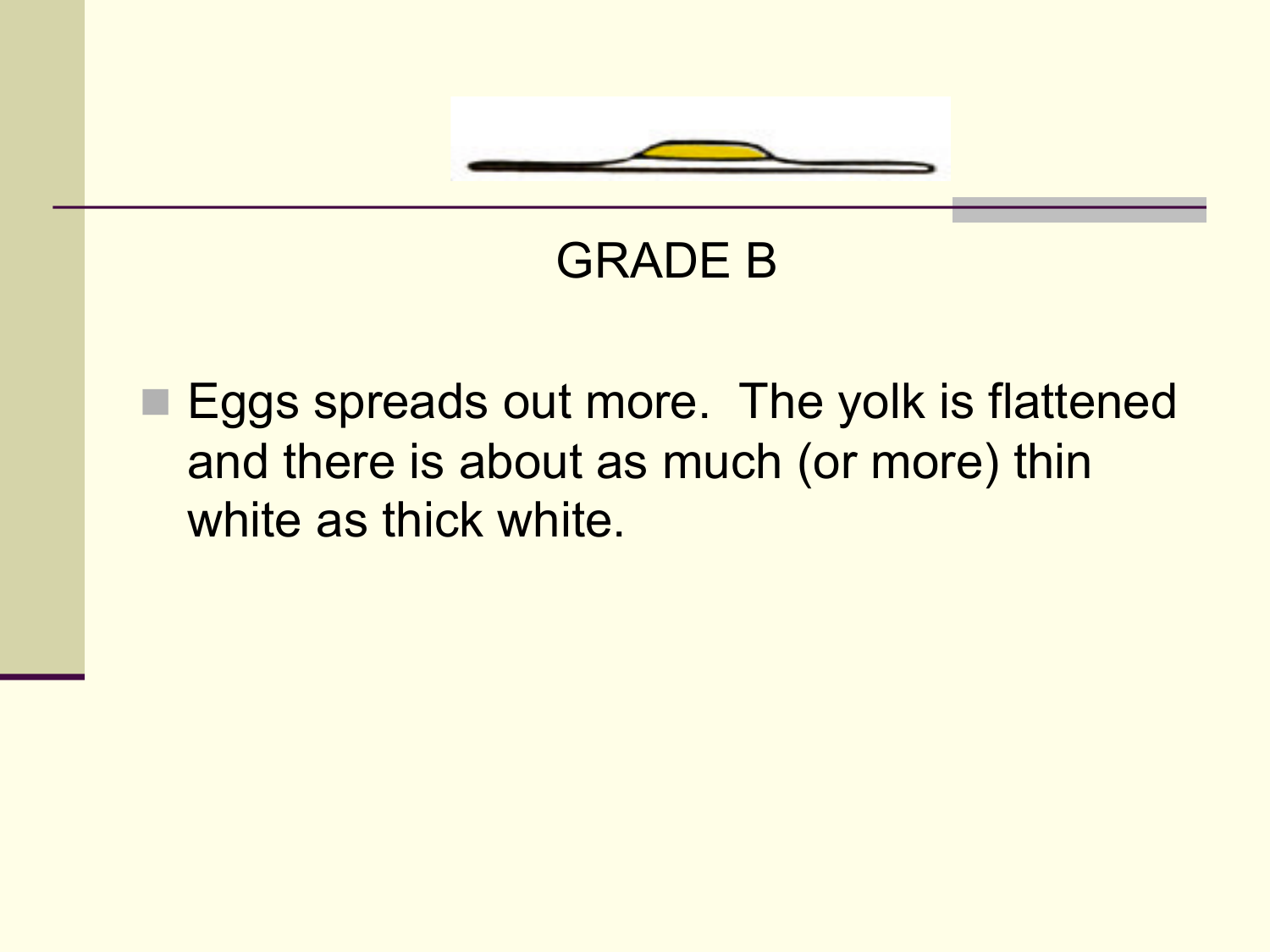



■ Minimum Weight Per Dozen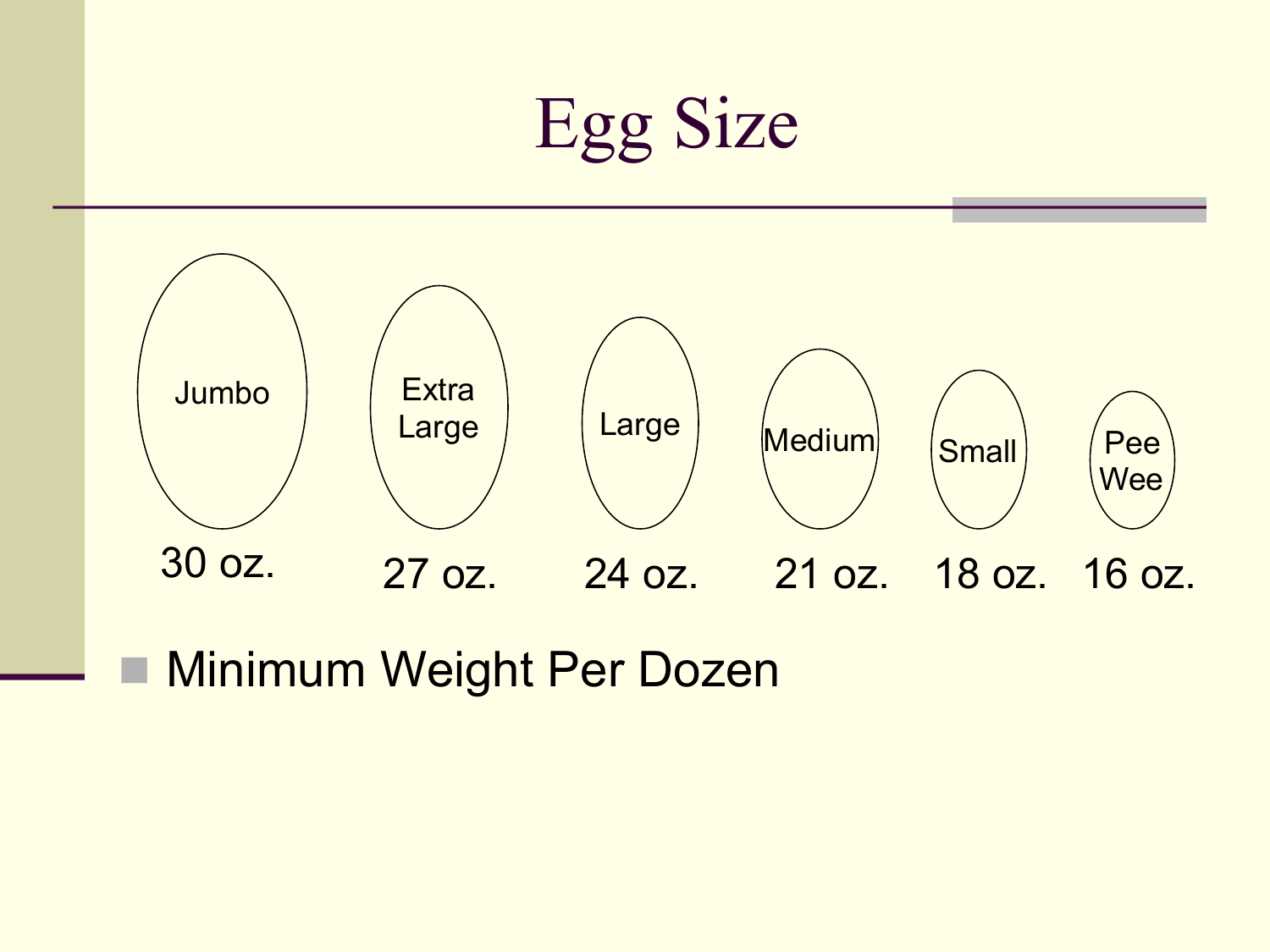## Egg Nutrition

#### **VITAMINS**

#### Vitamin A Vitamin B1, B2 Vitamin D Riboflavin Nicotinic Acid **Niacin** Pantothenic Acid Folic Acid **Biotin Pyridoxine** Chlorine **Inositol** Vitamin E Vitamin K Linolenic Acid Linoleic Acid

Arachidonic Acid

#### **MINERALS**

**Calcium Phosphorus Iron** Iodine Sodium Potassium Chloride **Magnesium Fluorine Copper** Sulfur **Manganese** Zinc



#### **BIOLOGICAL VALUE OF PROTEIN QUALITY**

| <b>Human Milk</b> | 95 |
|-------------------|----|
| Eggs              | 94 |
| <b>Milk</b>       | 90 |
| Liver             | 77 |
| <b>Beef</b>       | 76 |
| <b>Potatoes</b>   | 67 |
| Corn              | 60 |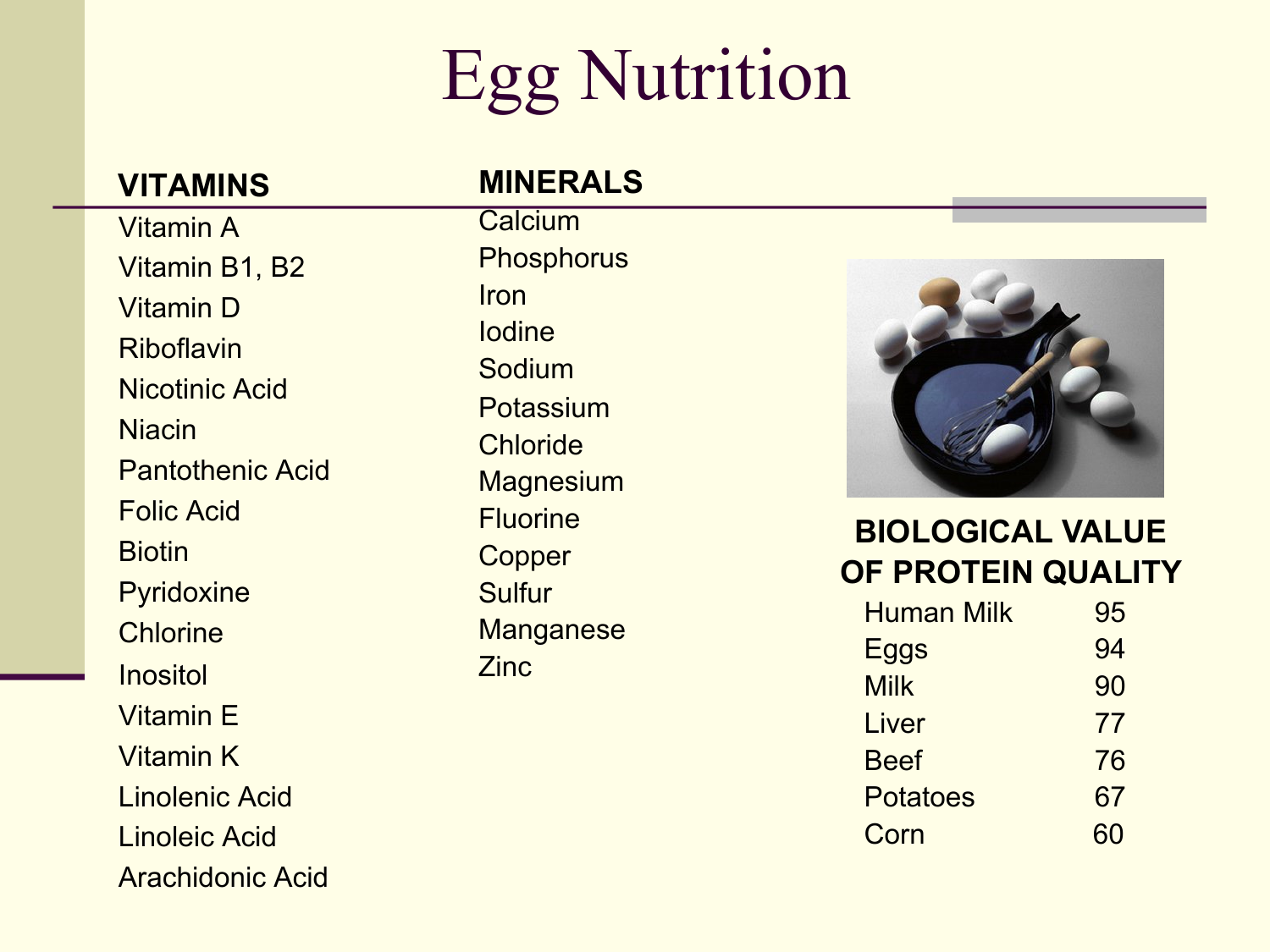## Egg White Composition

- **Nostly Water**
- **Approximately 10% protein**
- Contains only a trace of fat
- A good source of riboflavin
- Contains most of the protein, niacin, riboflavin, choline, magnesium, potassium, sodium and sulfur found in an egg
- Contains carbohydrates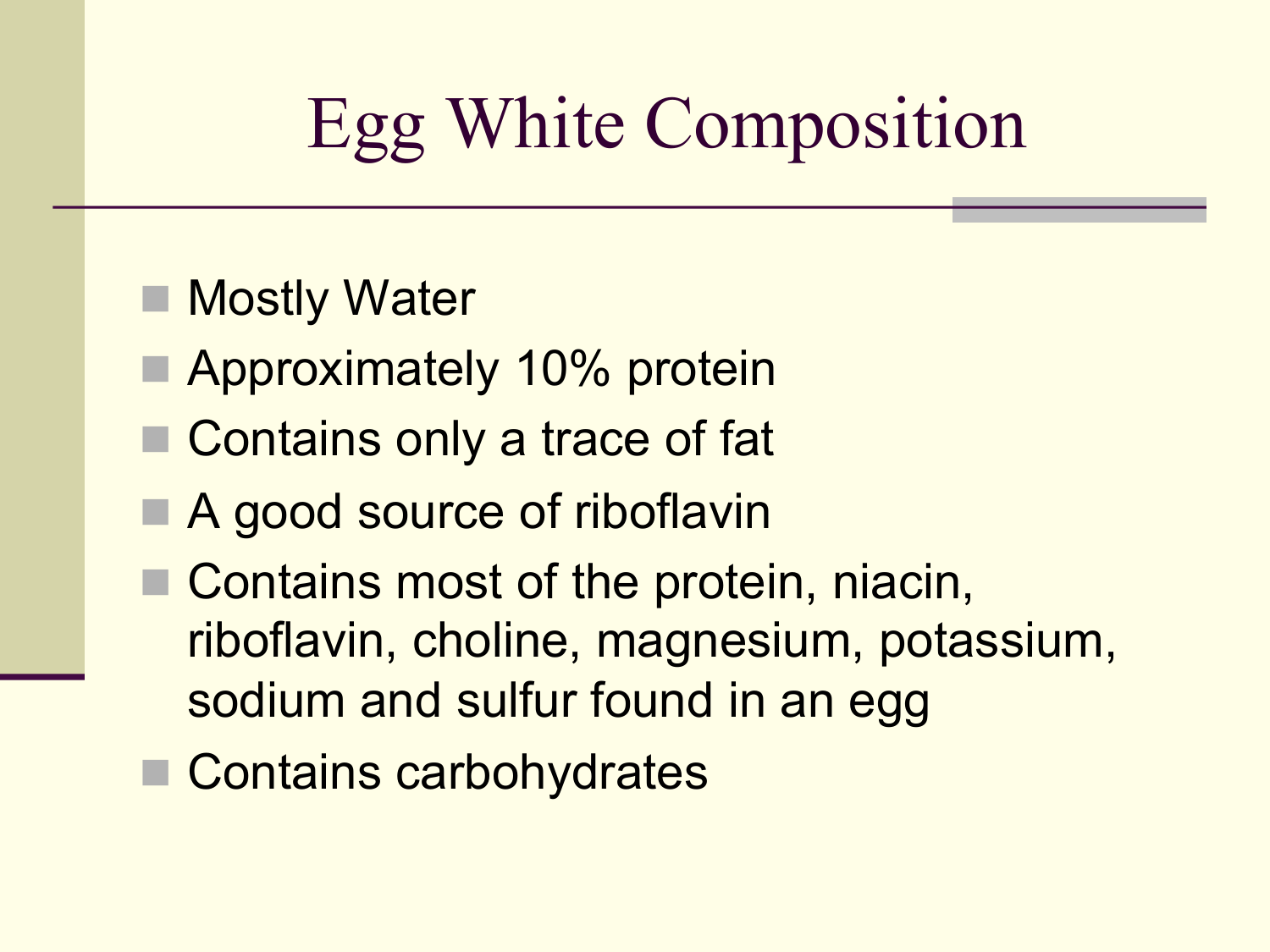# Egg Yolk Composition

- Approximately 50% water, 17% protein and 33% **lipids**
- Minerals: iron, phosphorus, calcium, manganese, iodine, copper, and zinc
- Vitamins A and D, B12, E, biotin, choline, folic acid, inositol, pantothenic acid, pyridoxine and thiamin
- $\blacksquare$  Xanthophylls: main yellow pigment

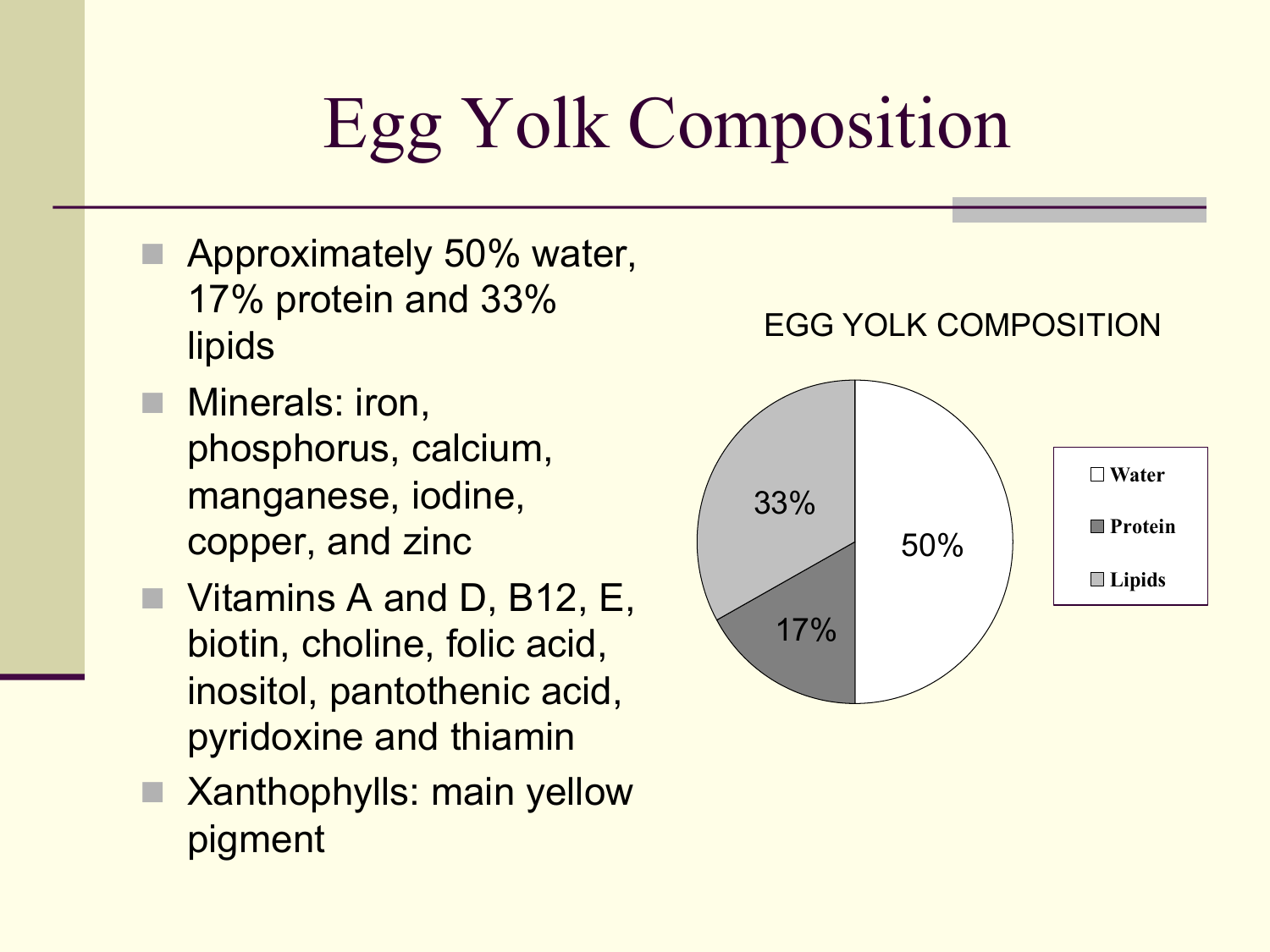### Eggs May Be Used To . . .

| <b>Thicken</b>         | Sauces, Puddings, Cream Fillings, Soft<br>and Baked Custards                             |
|------------------------|------------------------------------------------------------------------------------------|
| Leavening              | Sponge Cakes, Butter Cakes, Quick                                                        |
|                        | <b>Breads, Soufflés, Puffy Omelets</b>                                                   |
| Coating                | <b>Breaded Meats, Vegetables, Croquettes,</b><br><b>Breads, Rolls, Cakes and Cookies</b> |
| <b>Binding</b>         | Croquettes, Meat Fish and Egg Loaves,<br><b>Vegetable Casseroles</b>                     |
| <b>Emulsifying</b>     | <b>Cream Puffs, Mayonnaise, and Salad</b>                                                |
|                        | <b>Dressing</b>                                                                          |
| Clarifying             | <b>Soup Stocks</b>                                                                       |
| Garnishing             | Canapés, Soup, Salads, Dessert and<br><b>Main Dishes</b>                                 |
| Retarding/             | <b>Certain Cake Icings, Candies and</b>                                                  |
| <b>Crystallization</b> | <b>Ice Cream</b>                                                                         |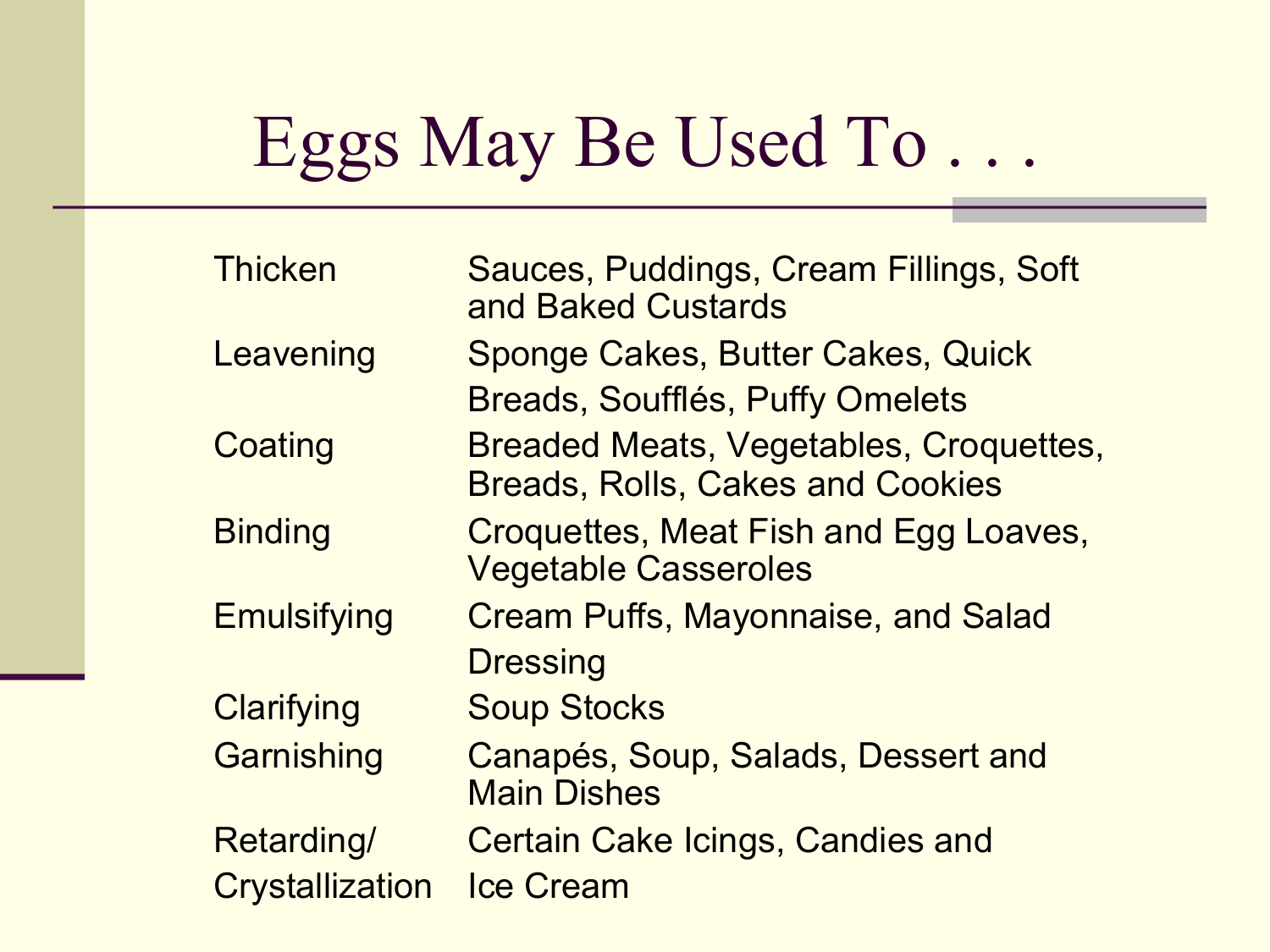## Eggs Add Flavor and Color

- Eggs contain fats which carry and meld flavors in food products
- Eggs add flavor and enhance other flavors
- Egg yolks impart rich color and are used to fortify whole egg blends for a deeper color in baked products
- $\blacksquare$  The pleasing color of eggs is a sign of excellent quality in baked products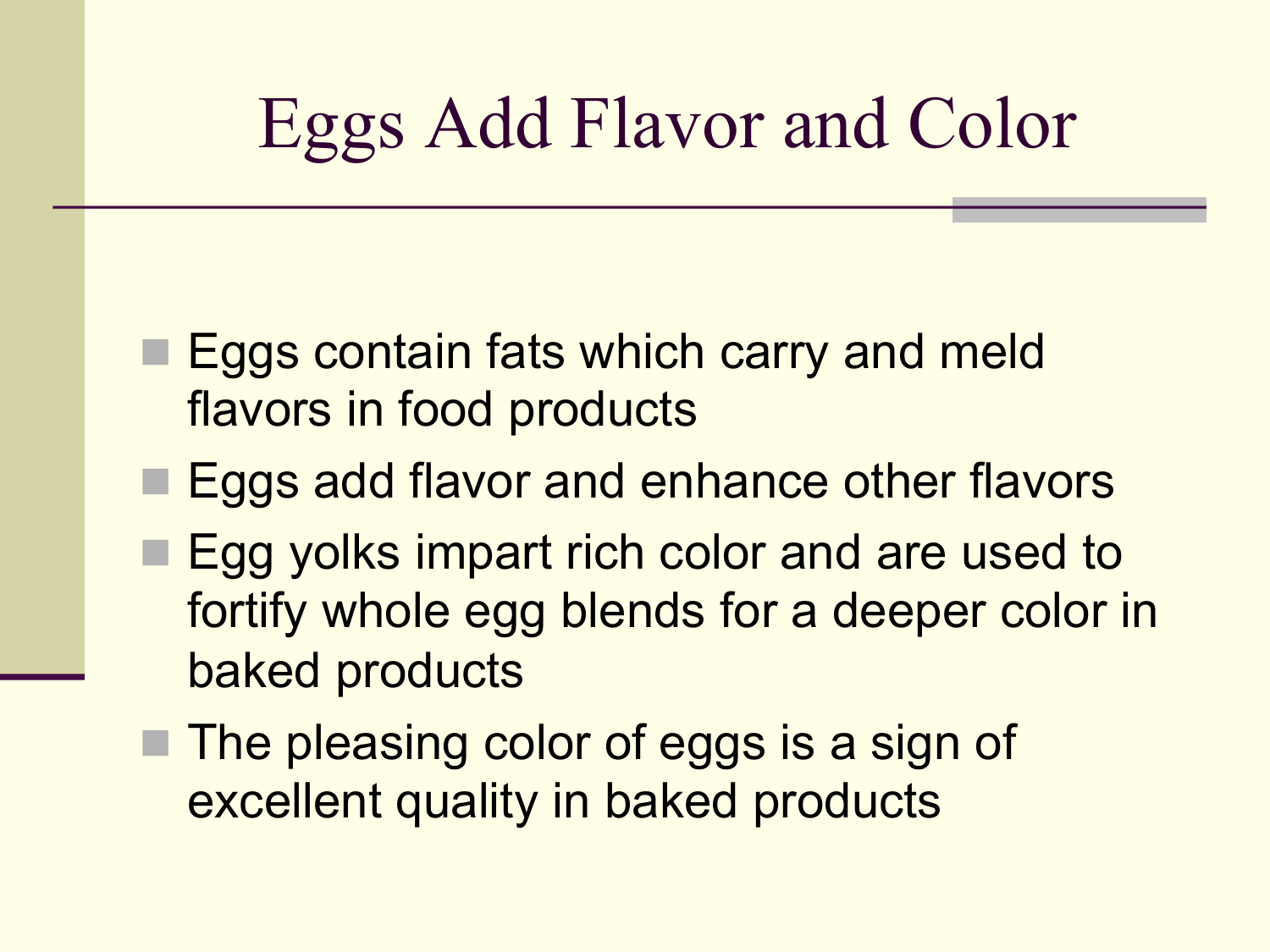### Can you think of 101 ways to prepare eggs?

Have you ever seen a chef's hat? It's called a *toque.* A toque is white, stands up tall and has 101 pleats. Chefs say that the pleats stand for 101 ways you can cook an egg.

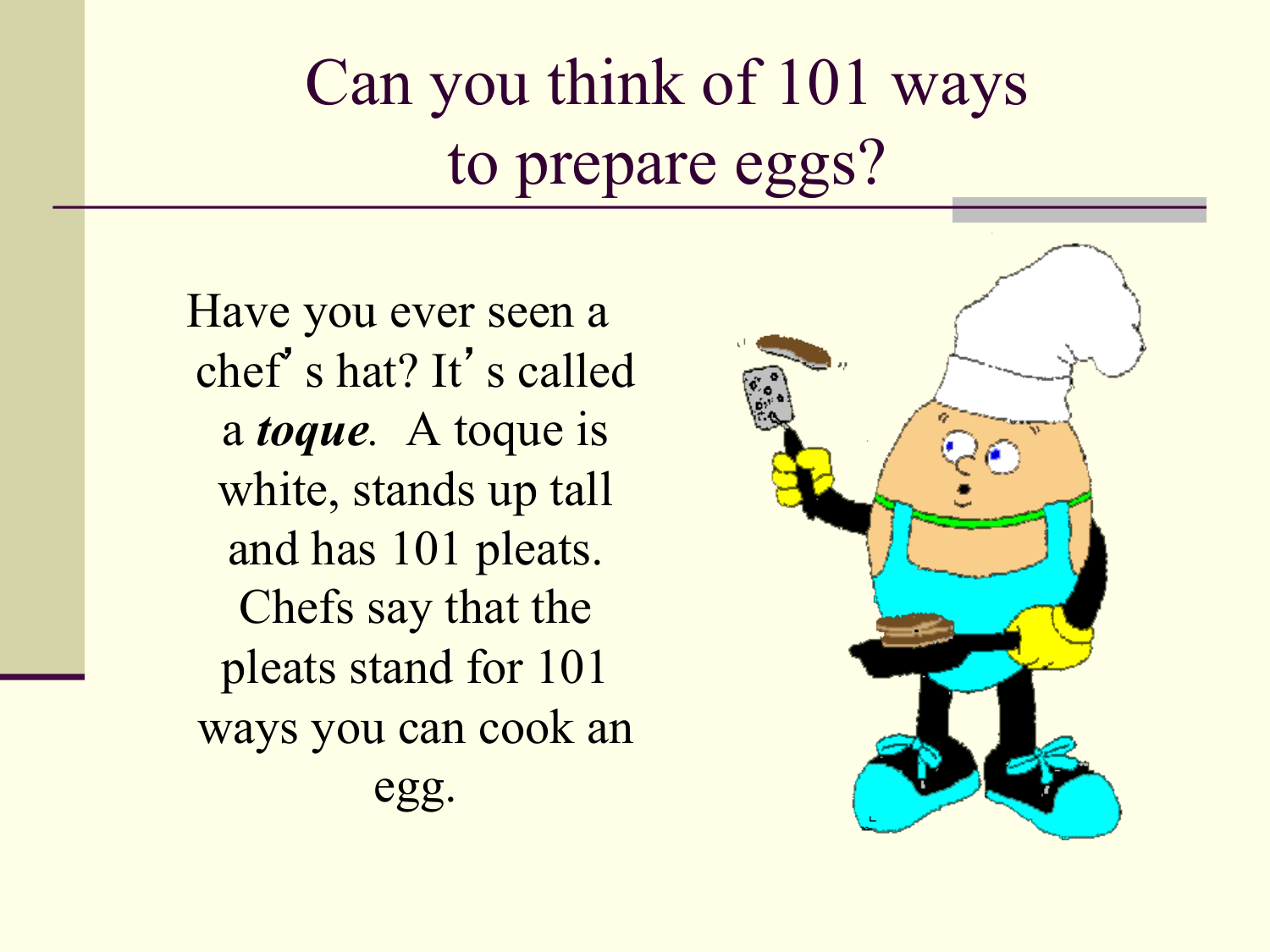## Major Methods of Egg Preparation

- **n** Fried
- Scrambled
- **Hard Cooked**
- Poached
- **n** Baked
- **Omelets**

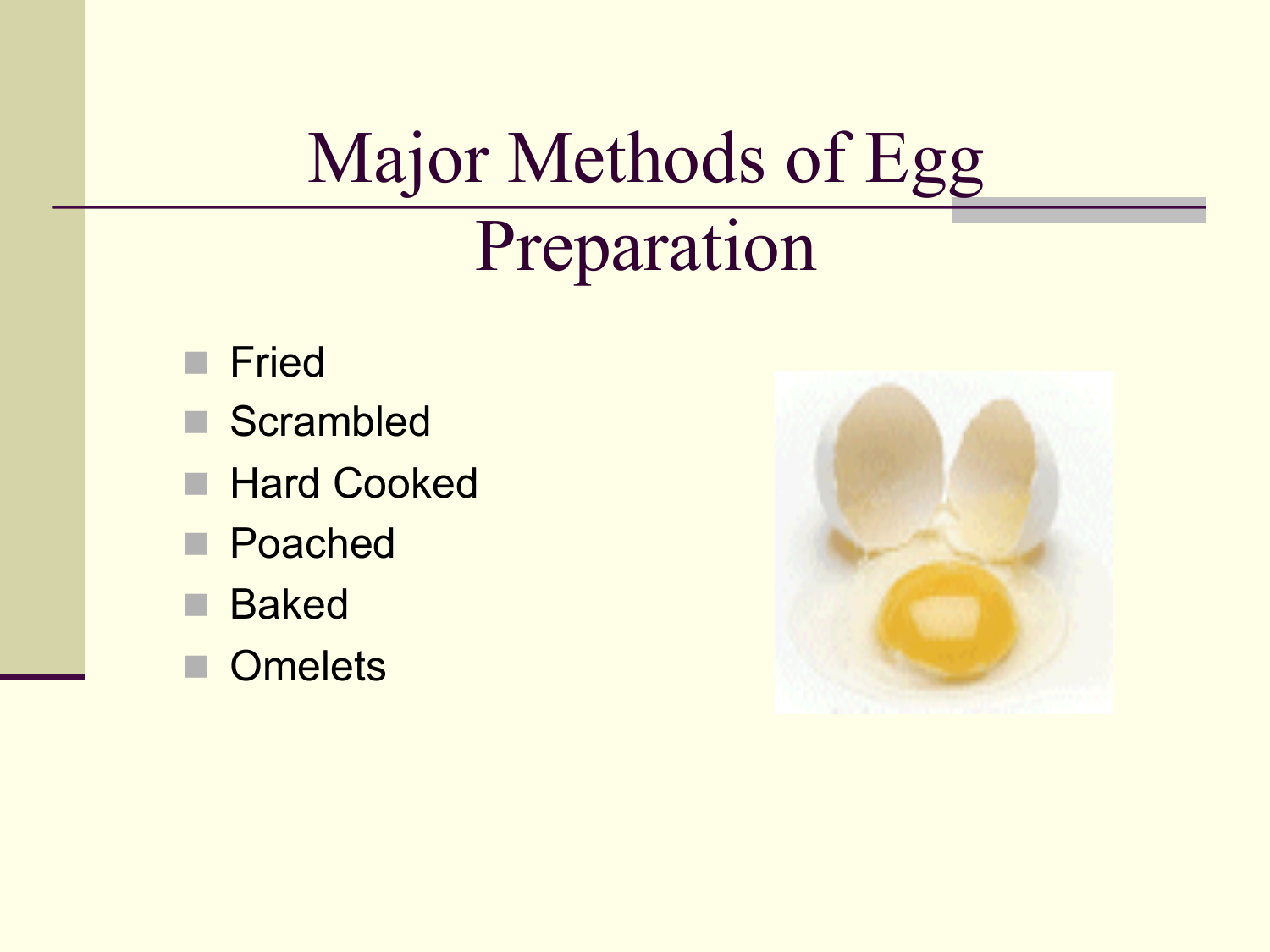Basic Principle of Egg Cooking

#### **WHAT**

Use a moderate to low temperature with exact timing.



**WHY** 

When eggs are cooked at too high a temperature or for too long at a low temperature, egg whites shrink and become tough or rubbery - - yolks toughen and their surface may turn gray-green.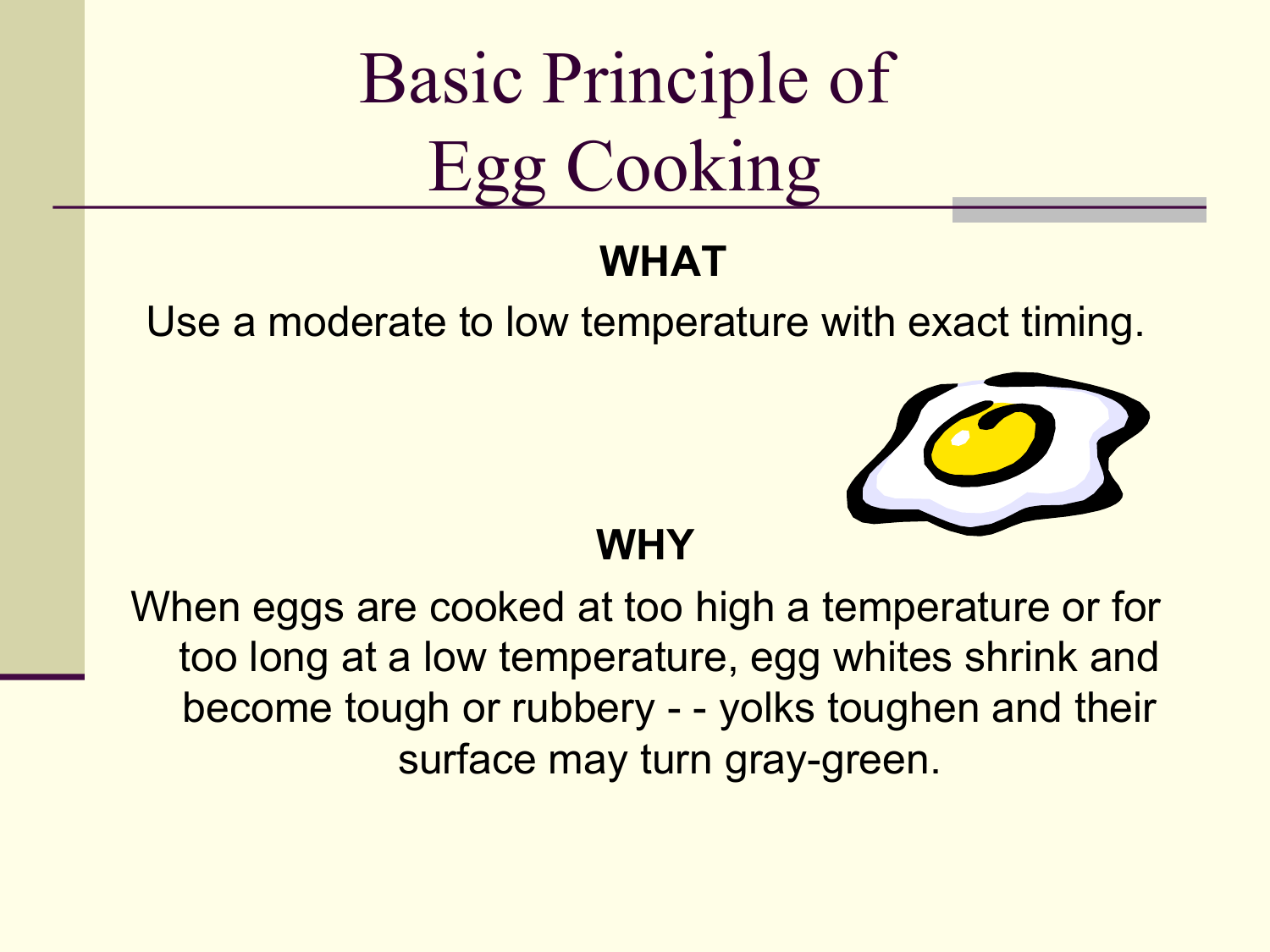

- n *Salmonella* Enteritidis (SE) has been found inside a very small number of eggs: about 1 out of every 20,000 eggs (.005%)
- SE will not grow at temperatures below 40°F and is destroyed when heated to 160˚F during thorough cooking, or in acid media with a pH lower than 4.0
- Pasteurization was federally mandated in 1966 to protect against *Salmonella* organisms, at highest possible safe temperatures:

| Whole Eggs: | $140^{\circ}$ F | 3-5 minutes     |
|-------------|-----------------|-----------------|
| Whites:     |                 | 143°F 4 minutes |

125 ˚F 3.5 minutes with addition of hydrogen peroxide

n The main concern is exterior *Salmonella* contamination; care must be taken to limit contact between shell exterior and the egg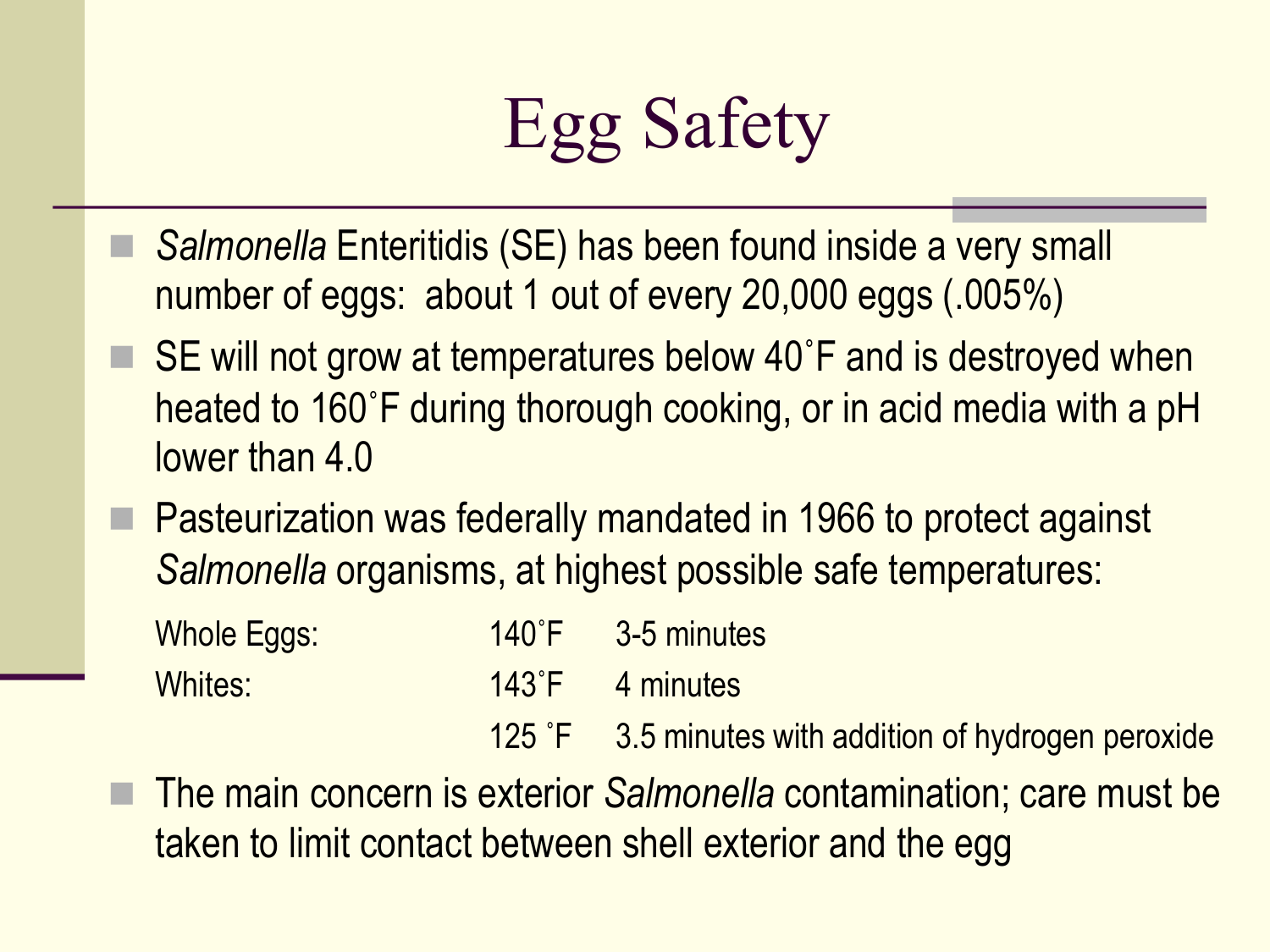### Egg Industry Structure

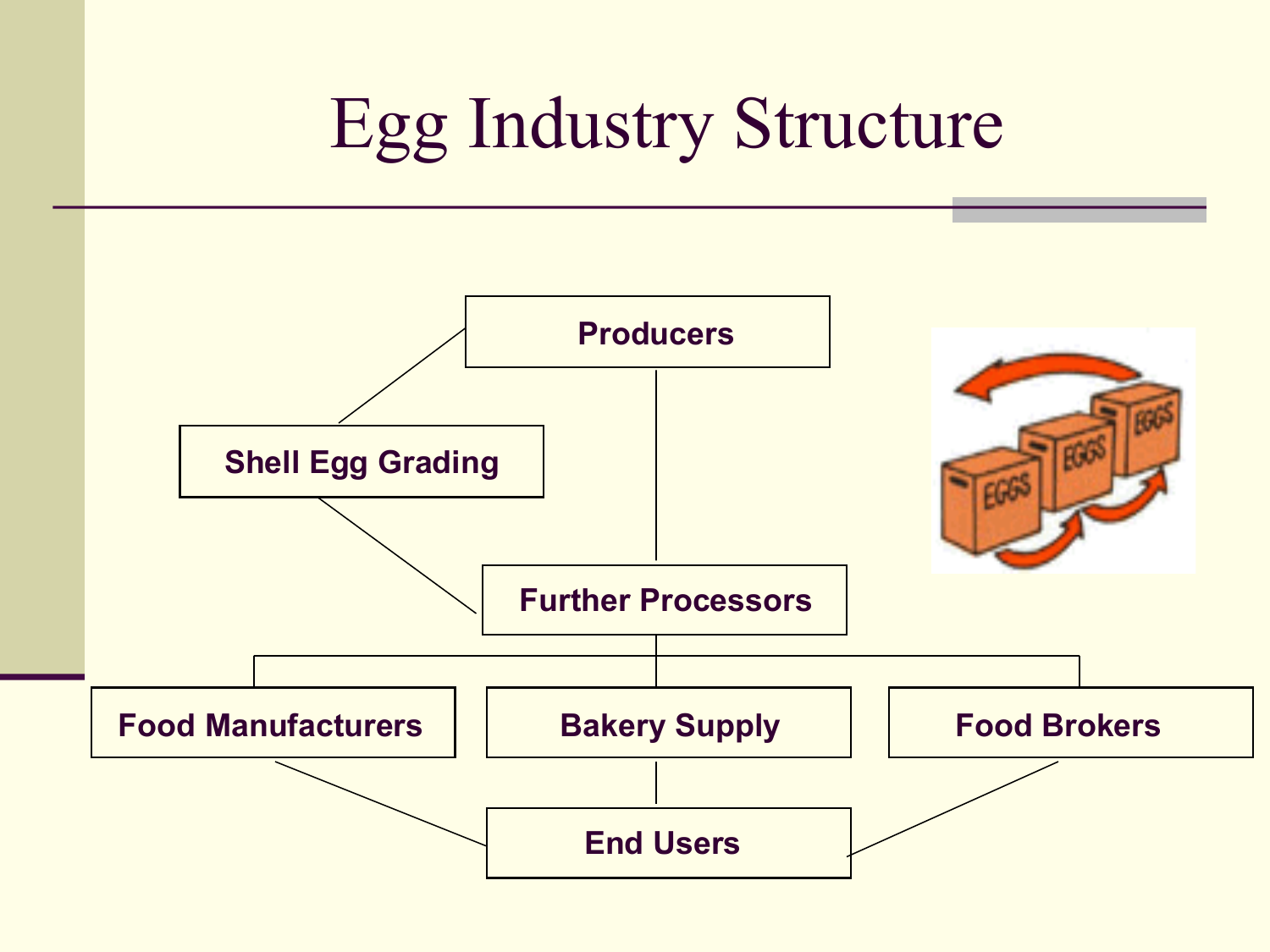#### 10 Steps on the Journey From Hen to Home

#### It takes a hen about 24 to 26 hours to form and lay an egg

Step 1: Laying



Step 2: Collecting

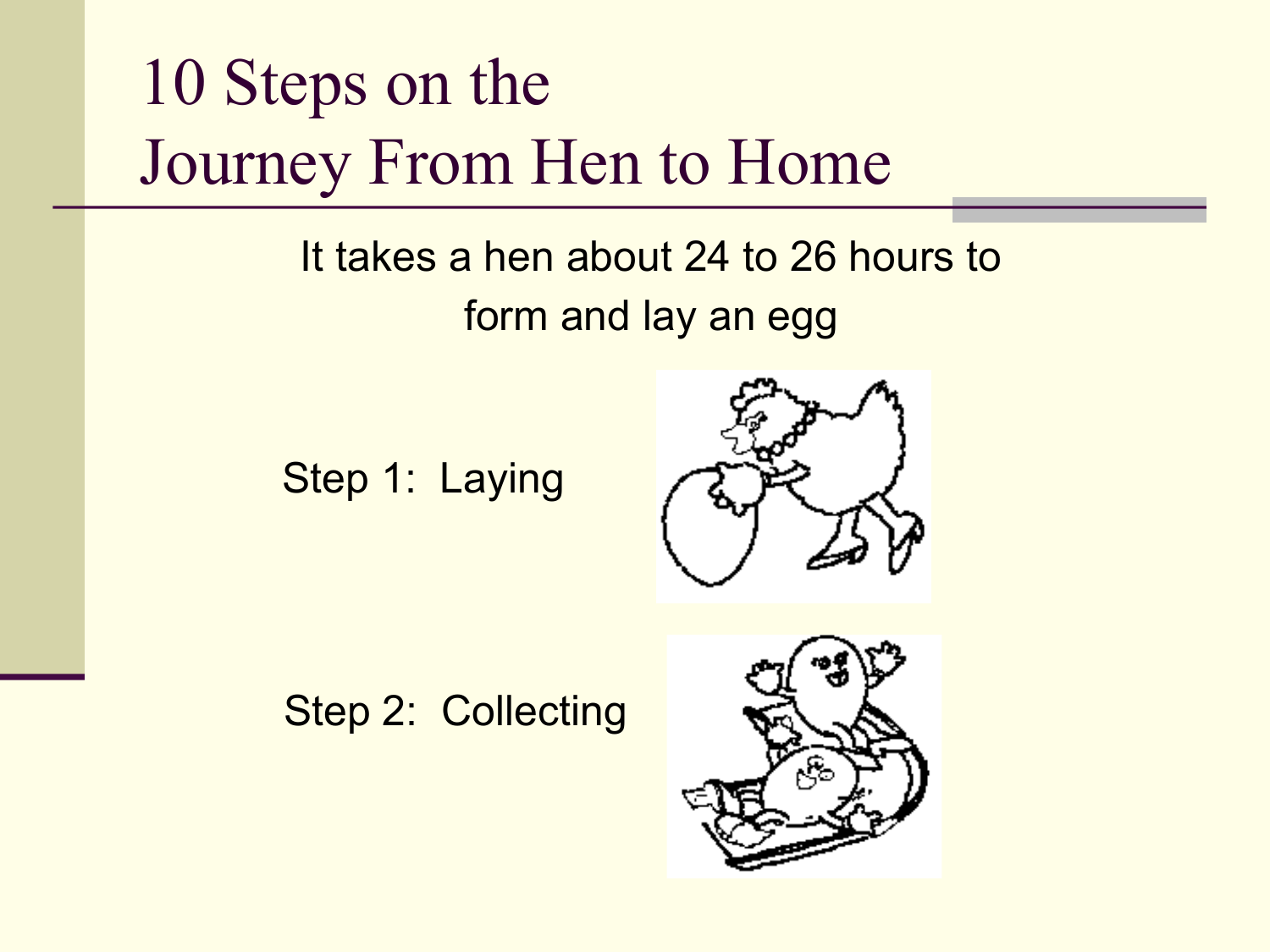#### Step 3: Washing

#### Step 4: Oiling

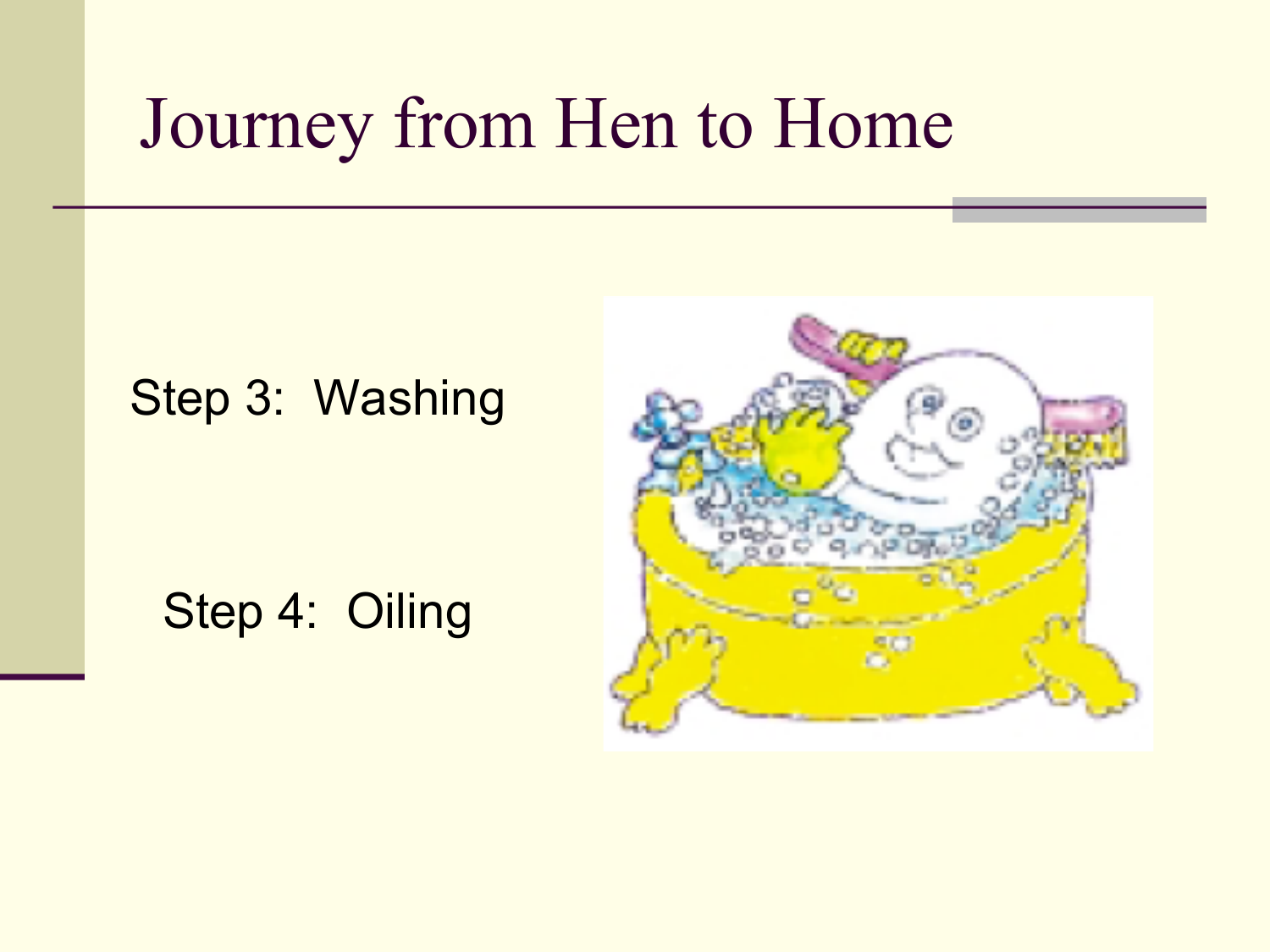

#### Step 5: Candling and Grading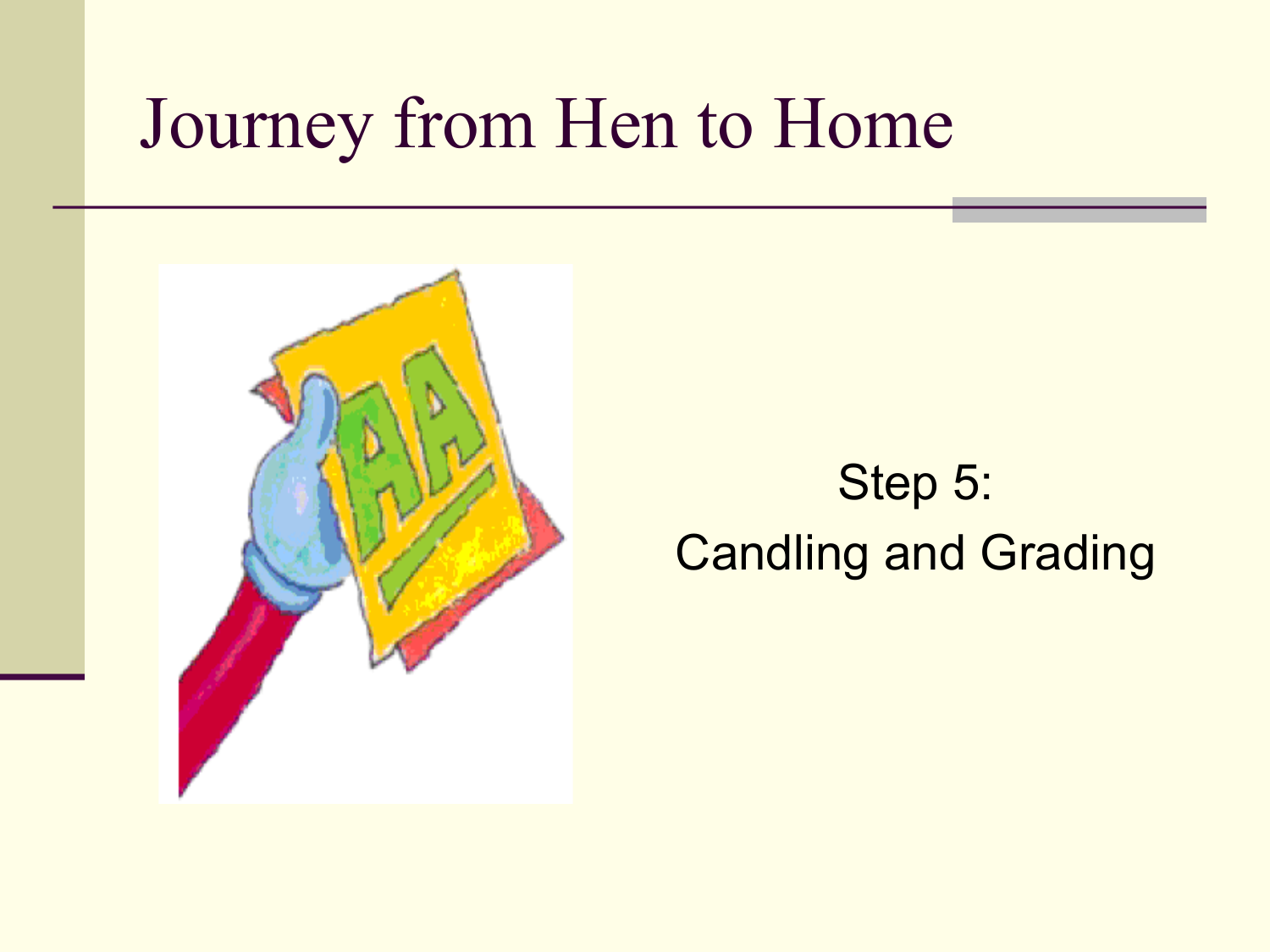



Step 6: Sizing Step 7: Packing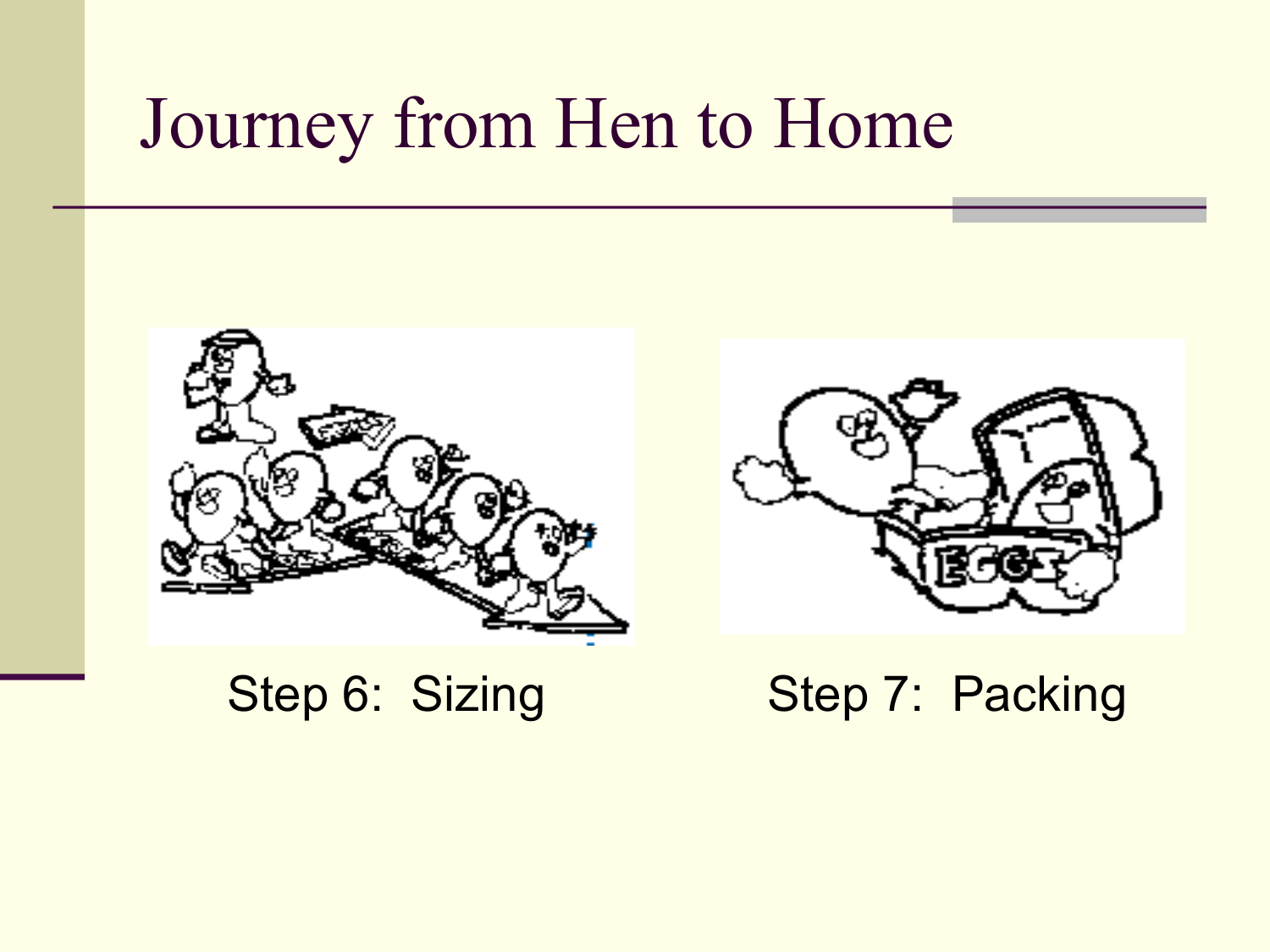Step 8: Cooling

Step 9 : Shipping

Step 10: Selling